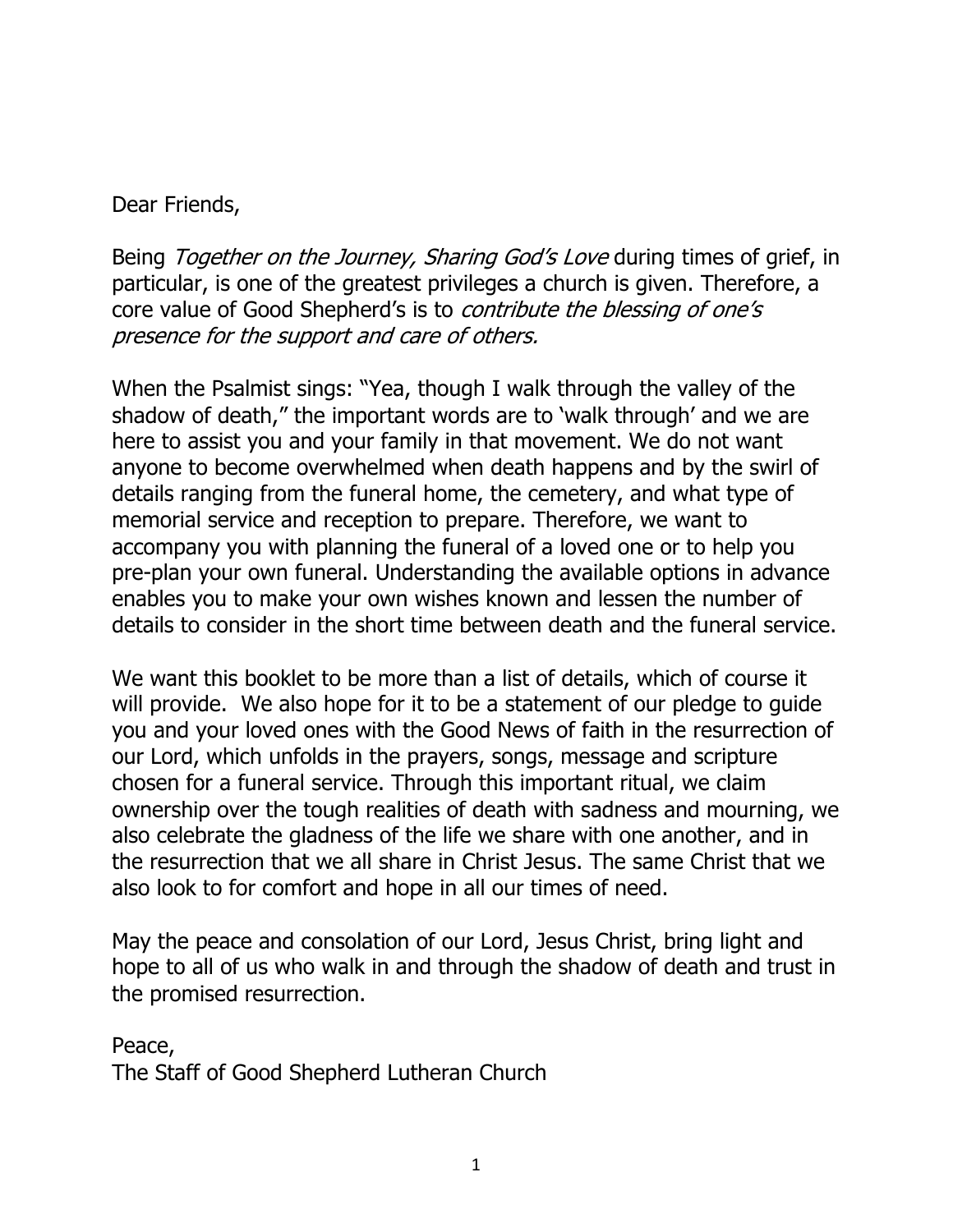# **Funeral Planning Guide**

One of our core values at Good Shepherd is to Contribute the blessing of one's presence for support and care of others. It is our promise to walk with you on the Journey, as we assist with the planning of a loved one's funeral or

to help you pre-plan your own funeral.

After completing the funeral pre-planning, we suggest you make copies of the pre-planning information for yourself, a family member and for the Lead Pastor at Good Shepherd Lutheran Church to keep on file. Finally, we suggest you review and update your plans annually.



**Good Shepherd LUTHERAN CHURCH** 651-451-6225 goodshepherdigh.com

#### MISSION

Whether one's feet are big or small, fresh or worn, running or crawling Good Shepherd Lutheran Church is: **Together on the Journey, Sharing God's Love**

VISION

Good Shepherd Lutheran Church is committed to providing a Christ-centered, relationship-building, intergenerational community through:

> **Creating grace-filled, actionable worship Nurturing life-long learning Contributing God's blessings to others**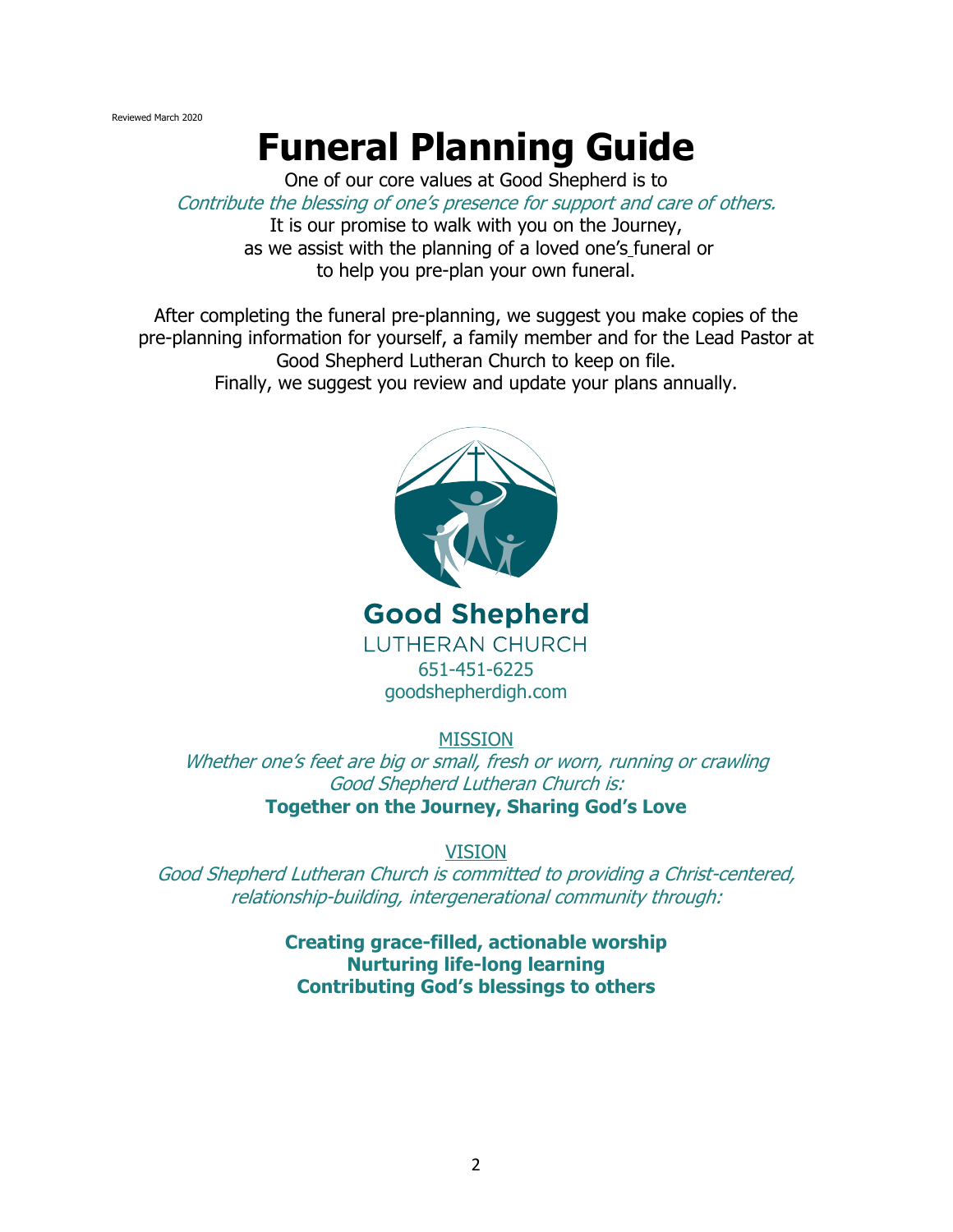# **Table of Contents**

Letter from the Staff of Good Shepherd Lutheran Church (page 1)

Good Shepherd Lutheran Church's Mission and Promise to You (page 2)

Funeral Home and Church Coordination (page 4)

- Visitation (page 4)
- Graveside Committal Service (page 4)

Basic Funeral Service Elements (page 5)

- Staff (page 5)
- Typical Order of Worship (page 6)
- Worship Components (page 6)
	- o Music (page 7)
	- o Bible Readings (page 7)
	- $\circ$  Tributes (page 7)
	- o Other Readings (page 7)
	- o Affirmation of Faith (page 7)
	- o Holy Communion (page 8)
	- o Bulletin/Worship Program Cover (page 8)
- Suggested Music Selections (pages 9-10)
- Suggested Bible Readings (page 11)
- Affirmation of Faith Choices (pages 12-14)
- Receptions (page 15)
- Symbols, Pictures, Slideshows (page 15)

Additional Information

- Memorials & Bequests (page 16)
- Advanced Health Care Directive (page 16)

Funeral Planning Worksheet (Colored Attachment - pages 17-18)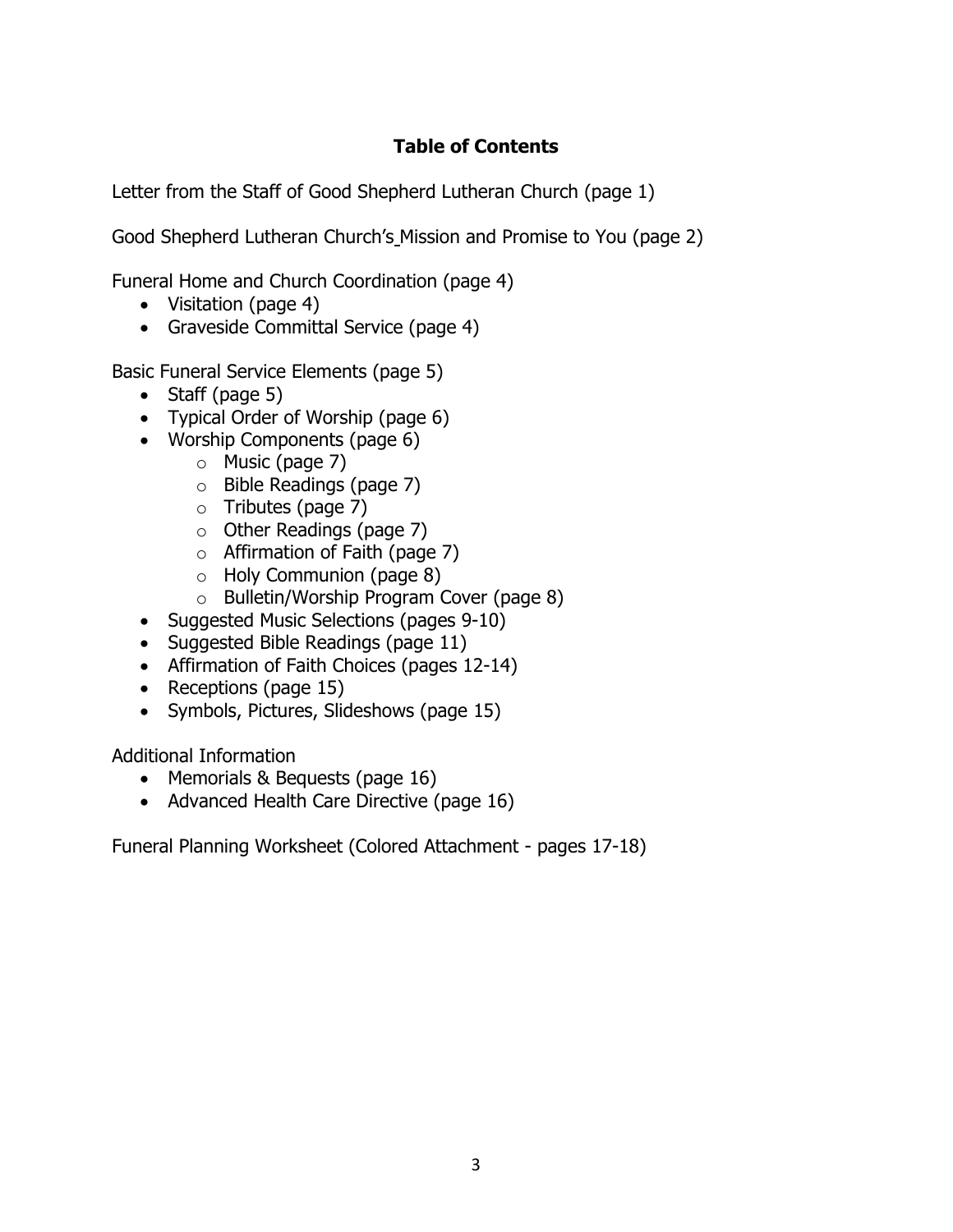# **Funeral Home and Coordination with Good Shepherd Lutheran Church**

It is extremely helpful for you to choose in advance the funeral home with which you would like to work. We encourage advance planning with the funeral home.

During the days preceding the funeral, the funeral home and church will begin to coordinate details, especially the day and time of the visitation, funeral service, reception and graveside service. **Generally, the services of a professional funeral director from a funeral home or the cremation society are required the day of the funeral.** Therefore, your first calls are to your chosen funeral home and the church.

The funeral home will help prepare such things as transportation of remains, casket or urn choice, death certificate, obituary, florist selection, envelopes, memorial books and burial arrangements. Many funeral homes have a chapel that can accommodate a funeral service. The officiating pastor and church musician will gladly lead the service at the funeral home chapel.

## **Visitation:**

The visitation, in the past called the "wake", is a time set aside for family and friends to gather prior to the worship service. The visitation provides an opportunity for family and friends to share their condolences personally. You can choose to have a visitation at the funeral home the afternoon of or evening before the worship service or at the church an hour or two prior to the funeral/memorial service. The visitation is a great time to display memorabilia and photos, poster boards and/or video. \*A visitation is not required.

## **Graveside Committal Service:**

If it is a funeral, with a casket, you will plan a time following worship and the reception to go to the graveside for a very brief committal service. If the graveside is at Fort Snelling, being on time is extremely important. If it is a memorial service, with an urn, you have flexibility as to what day you go to the graveside. We provide pastoral presence at the graveside if the family wishes. The funeral home will work closely with family on making these arrangements.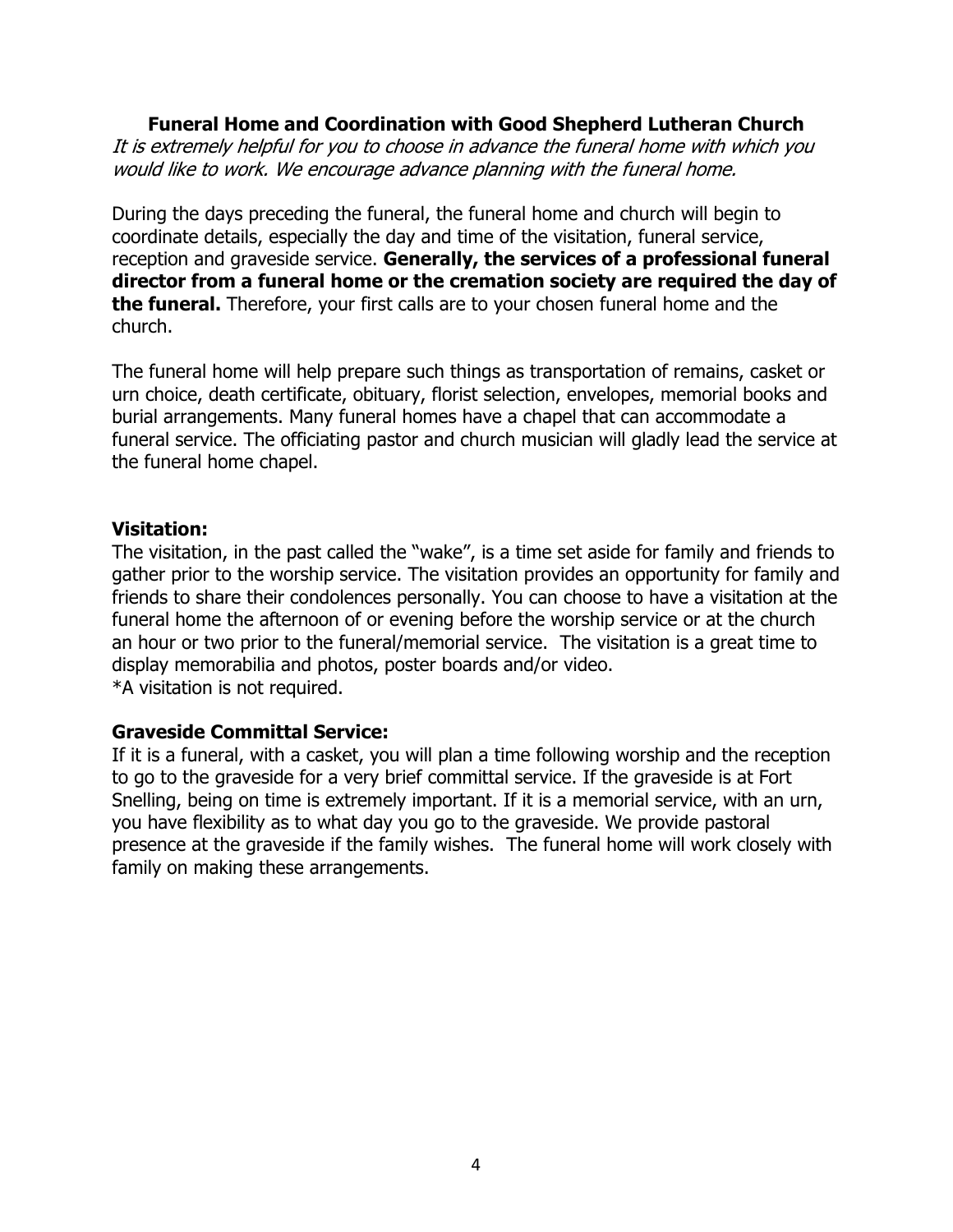## **Basic Funeral Service Elements:**

Funerals and Memorial Services can come in all different shapes and sizes. Each service is individually prepared depending on the needs of the family. We want your celebration of life to share your story in a special way alongside the grand story of our Lord and Savior, Jesus Christ.

#### **Staff involved in Your Service Planning:**

#### Officiating Pastor

The officiating pastor will meet with the family to discuss the date, develop the funeral bulletin and plan the service, including music, Bible passage(s), tributes and other participants, like pall/urn bearers and readers. In addition, the pastor will spend time listening to stories about the deceased in order to prepare a message that is unique to the individual.

#### Musician

The church musician is highly skilled in playing organ and/or piano, along with leading congregational singing and providing beautiful special music solos. The musician can also accompany a friend or relative who desires sharing special music.

## Funeral Reception Coordinator

The funeral reception coordinator(s) will assist you in planning the space for memorabilia, flowers, photos and slideshow. If the family chooses to have a reception following the funeral service, the coordinator(s) will assist in helping you choose what food to prepare and serve. The coordinators ensure kitchen help is provided to serve and clean-up.

#### Sound Technician

If the church musician is not requested for the funeral service, a sound technician is present to ensure audio and video needs are met including the playing of recorded music.

## Church Administrator

The church administrator will often times become the contact person for the family to provide messages for staff, drop off items to be used at the funeral, test slideshows and more. The church administrator also prepares and prints the bulletin.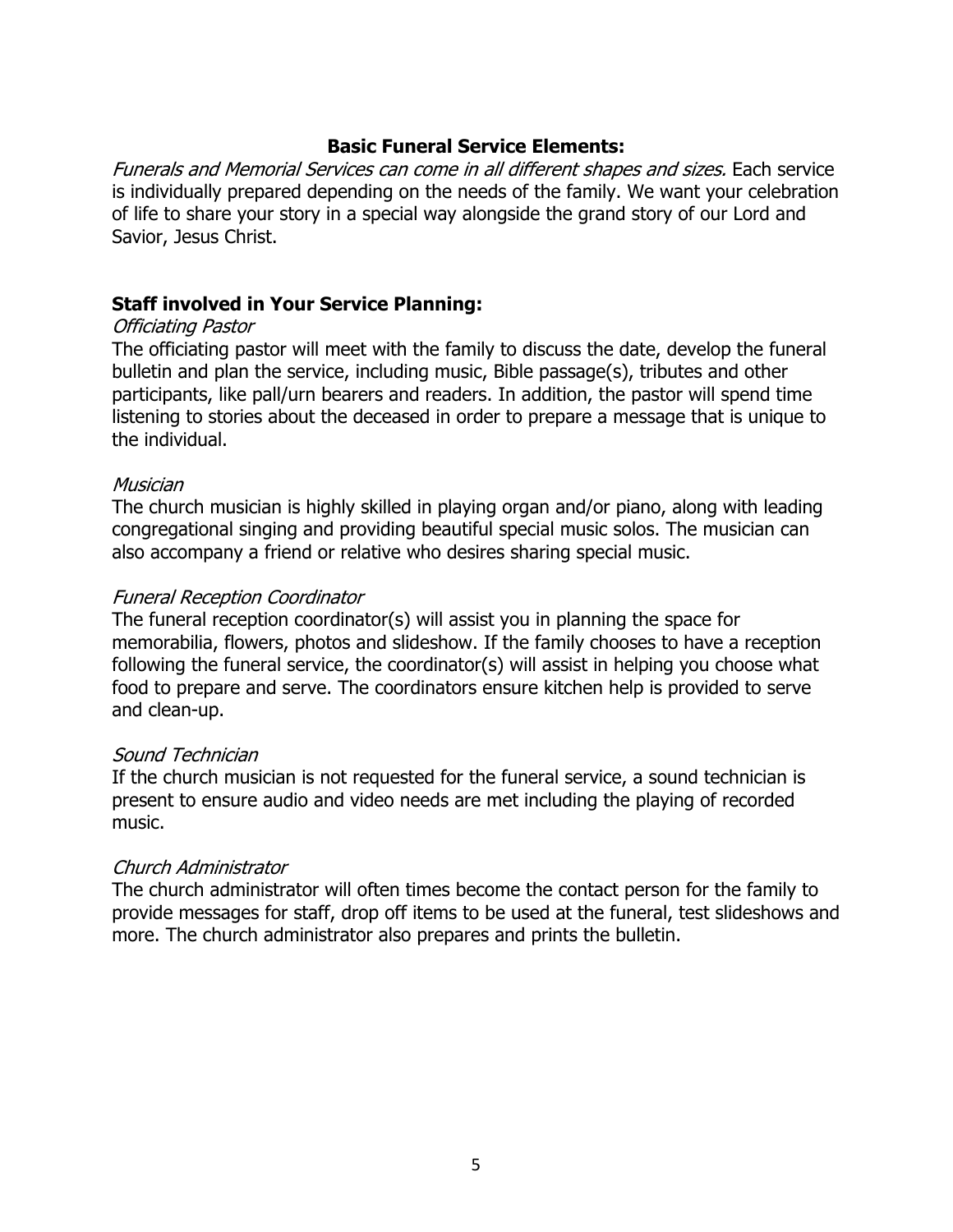# **Typical Order of Worship:**

Prelude Music Processional of Family: Special Music or Congregational Hymn Spoken Liturgy Bible Reading or Other Reading (optional) Prayer of the Day Tributes (optional) Congregational Hymn or Solo (optional) Bible Reading Message by Officiating Pastor Congregational Hymn or Solo Affirmation of Faith Holy Communion (optional) Prayer The Lord's Prayer (If needed) Communion Distribution Song/Music Commendation Prayer Blessing Recessional Music: Special Music or Congregational Hymn Postlude Music

## **Worship Components:**

The spoken Funeral Liturgy is a beautiful remembrance of our baptism. At baptism, we make visible God's promise to walk with you on your journey here on earth to your home in heaven. It is important for family and friends to be reminded of the precious promise that you are interconnected with Christ Jesus – "if we were buried with him by baptism into death, then as Christ was raised from death by the love and power of God, we too might live a new life. If we have been united with Jesus in a death like his, we will certainly be united with him in a resurrection like his." Because of the importance of hearing this promise, the Funeral Liturgy is typically the same at each memorial service.

With that said, we do not do cookie cutter funerals. We want the service to celebrate both the story of Jesus Christ and the person whose life he touches. Therefore, additional songs, Bible readings, other optional readings and tributes make the overall service tell the personal story of each Child of God.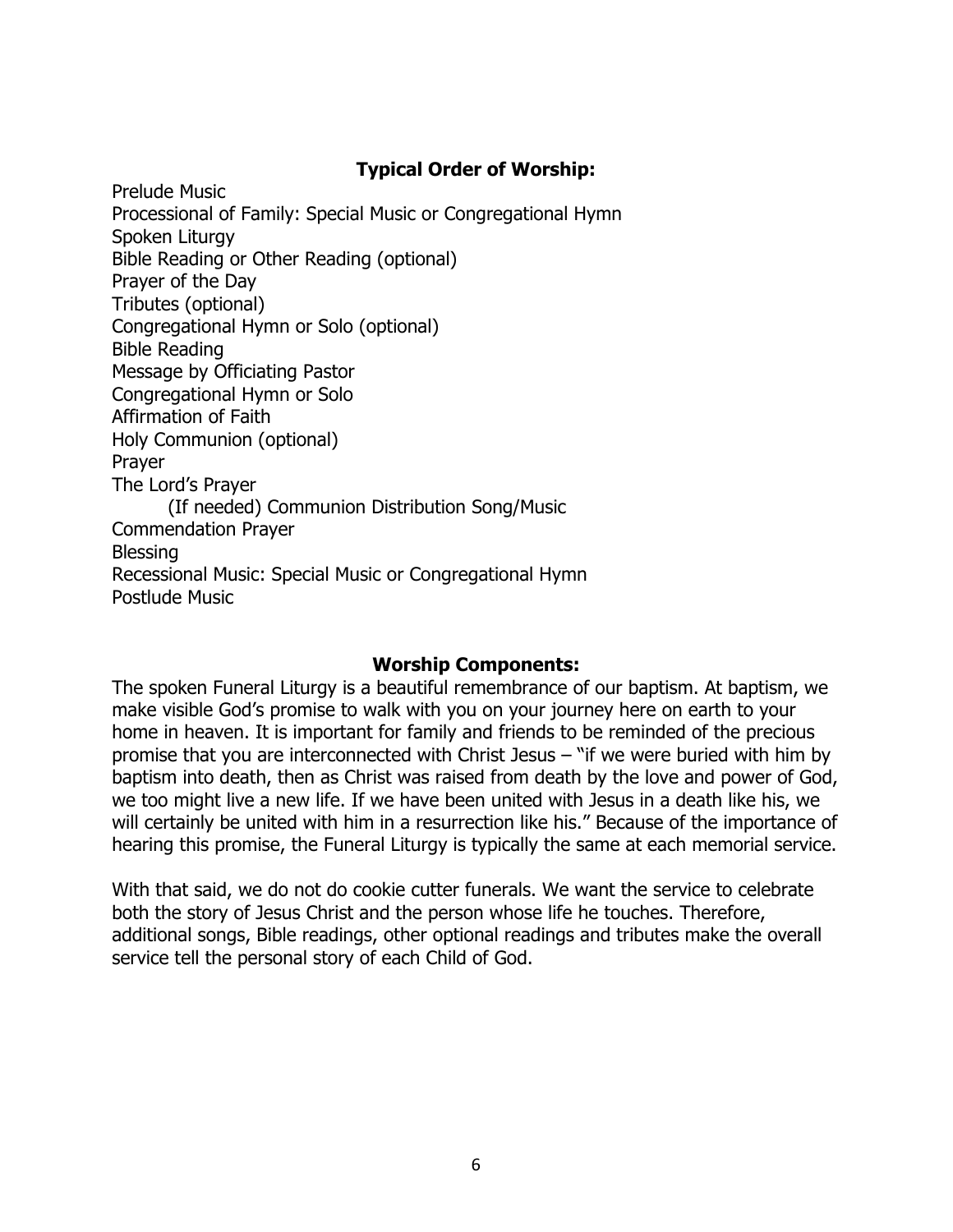## **Music:**

Music is a beautiful expression of both faith and the story of your loved one. Hymns/Song selections can be either traditional or contemporary. They can be played on the organ or the piano. Although live music is encouraged, in some instances we understand recorded music works best. Whether you choose traditional or contemporary, faith-based music is recommended during the service. At the discretion of the church staff, we may incorporate secular song selections into the worship service.

Consider: Will the musical selection be a congregational hymn? Will the musical selection be a solo? Will it be instrumental?

#### **Bible Readings:**

When choosing a Bible reading for a funeral, it is helpful to ask, "What passage from scripture was a favorite? What passage from scripture proclaims much needed Good News? What passage from scripture describes your loved one's relationship with God?" Often, the officiating pastor chooses the Bible passage, if one is not given. S/He hears the family stories and can draw on which scripture to tell.

Consider: Do you have a loved one who will read scripture or do you want the officiating pastor to read?

## **Tributes:**

Eulogies is another way of saying 'tribute'. Who do you want to tell your story? Consider which stage in life you want shared – childhood, marriage, work, etc. We recommend no more than three tributes be given during the service. Each tribute ought to be 3-4 minutes or less. The reception is a grand place to provide the opportunity for others to share stories. Note: If someone cannot give a prepared tribute because of the day's emotion, the officiating pastor is available and prepared to step in and read it.

## **Other Reading:**

When a loved one wants to offer a tribute, but doesn't want to write or speak a personal story, it can be appropriate to make a tribute through the reading of a special poem or saying.

## **Affirmation of Faith:**

As a way of culminating the worship service, those gathered will remember their story of faith by reciting together an Affirmation of Faith. The Affirmation of Faith allows us to declare our belief in the One who holds us and our loved ones - God the Creator, God the Savior and God the Holy Spirit. You can choose a traditional Affirmation of Faith or a contemporary version.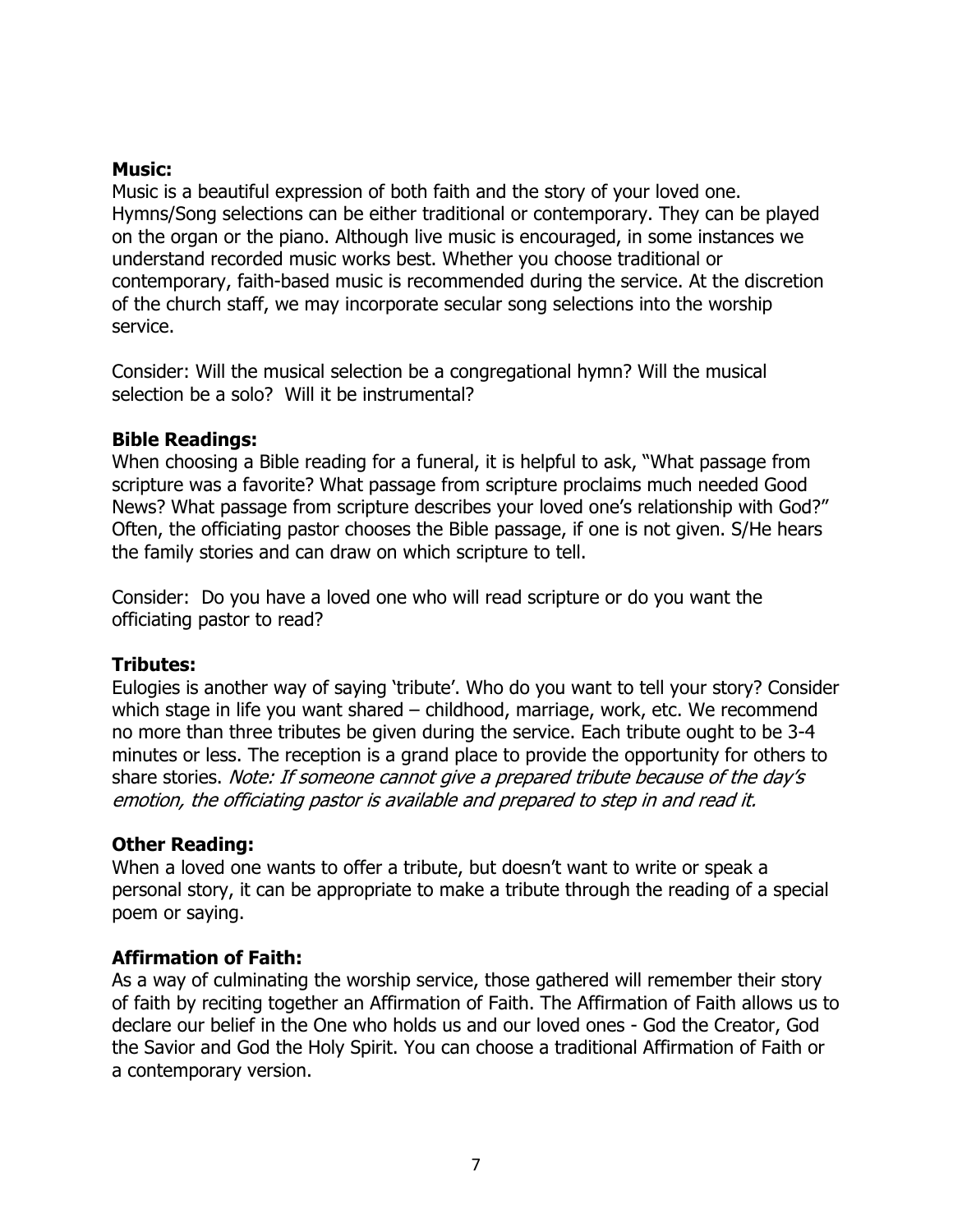## **Holy Communion (Optional):**

When we gather at worship around the altar for Holy Communion, we do so with the communion of Saints around the world, as well as those who have gone before us. Serving the Sacrament of Holy Communion is a special way for us to remember we continue to be on the Journey Together with the Saints. At Good Shepherd we invite all people to receive the gift of grace given in Holy Communion. We will make clear at the funeral service that no one is excluded from the Lord's Table at Good Shepherd.

## **Bulletin/Worship Program:**

On the front cover of the worship bulletin, families can choose to have a photo of their loved one, a cross, or a symbol representing their loved one. For example, perhaps your loved one made bird houses or loved butterflies, you can choose this as a symbol. In addition, you can choose to put a favorite Bible verse or poem underneath the photo, cross or symbol. At the planning session, the pastor will provide a sample bulletins for family to see.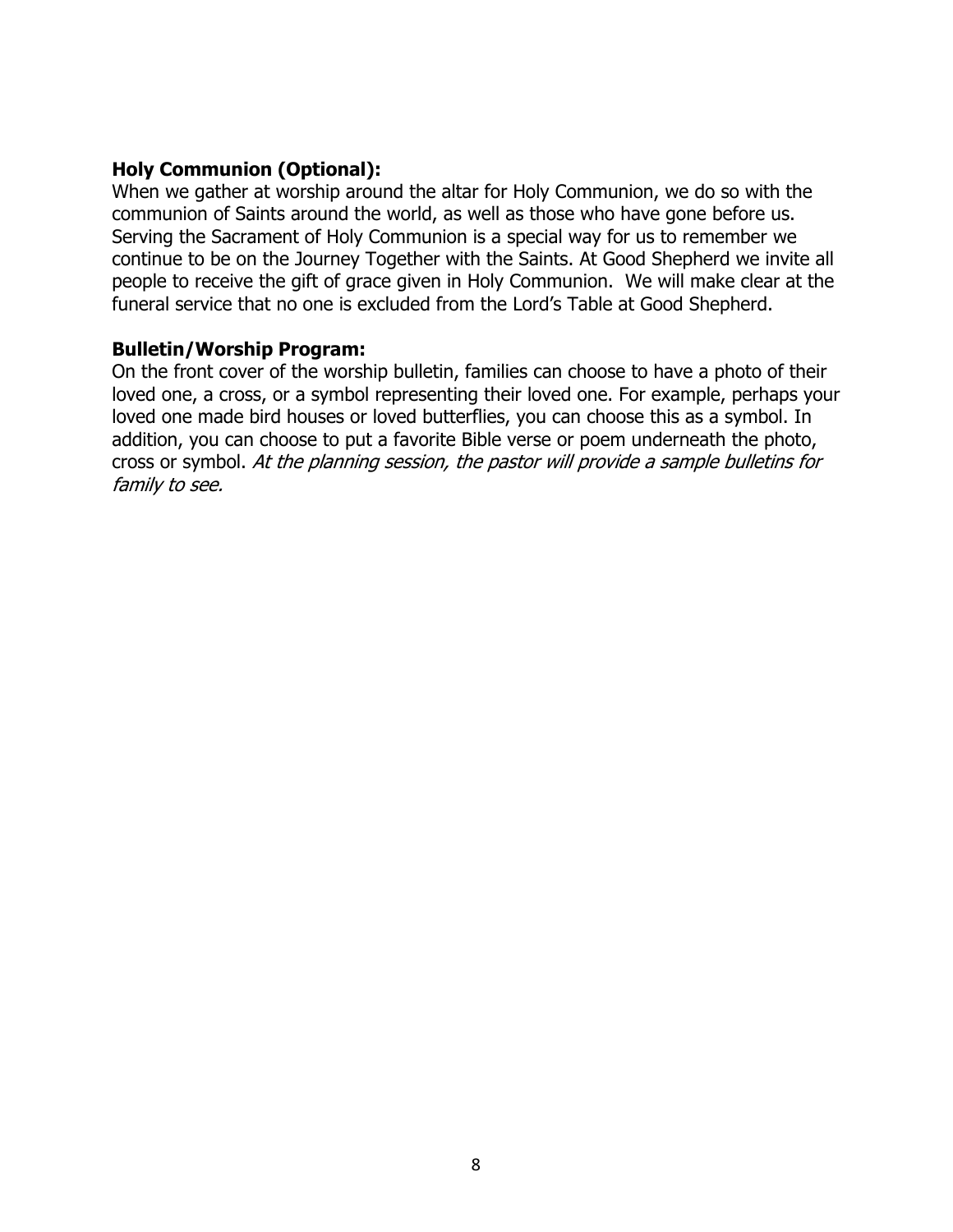#### **SUGGESTED MUSIC SELECTIONS**

Below is a list of possible songs to be used at a memorial service. There are, of course, others not listed. The Church Musician will assist you with song requests and musical arrangements. For lyrics, you can ask the Church Musician, use the hymnal table of contents or search lyrics on the web. For example, google search "Lyrics of Abide With Me" for the words of that song.

#### **Traditional Hymns of Comfort:**

"Abide with Me" "Amazing Grace" "Beautiful Savior" "Behold the Host Arrayed in White" "Beneath the Cross of Jesus" "Be Thou My Vision" "Blessed Assurance" "Children of The Heavenly Father" "Give Me Jesus" "Great Is Thy Faithfulness" "Have No Fear Little Flock" "How Great Thou Art" "In the Garden" "It Is Well with My Soul" "Jesus Loves Me" "Just A Closer Walk with Thee" "Just As I Am" "My Faith Looks Up to Thee" "My Hope Is Built on Nothing Less" "Nearer My God to Thee" "O Day Full of Grace" "On Eagles Wings" "Precious Lord Take My Hand" "Rock of Ages Cleft for Me" "Shall We Gather at the River" "Softly and Tenderly" "The King of Love My Shepherd Is" "What A Friend We Have in Jesus"

#### **Traditional Hymn Tunes with Comforting Words:**

"An Eagle Is Soaring" Words by Carolyn Winfrey Gillette (Tune- Sent Forth by God's Blessing) "God, Your Love and Care Surround Us" Words by Carolyn Winfrey Gillette (Tune- Love Divine All Loves Excelling)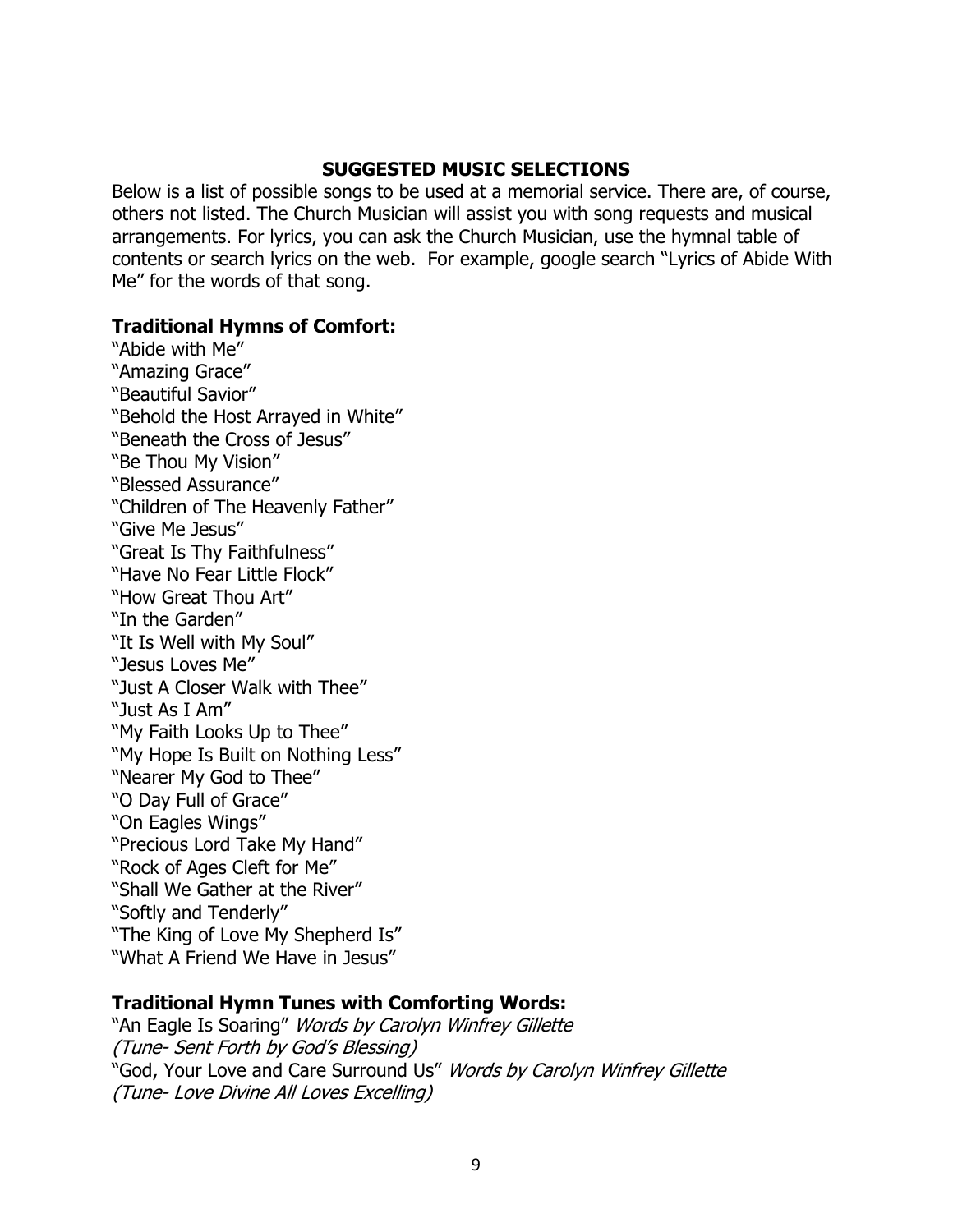#### **Modern Hymns of Comfort:**

"Be Not Afraid" "Blest Are They" "Borning Cry" "Day By Day" "Here I Am, Lord" "How Can I Keep from Singing" "My Life Flows On" "Thy Holy Wings" "You Are Mine" "When Memory Fades" "When We Are Living"

## **Traditional Solo:**

"Ave Maria" (Schubert) "Goin' Home" (Tune-Dvorak New World Symphony) "His Eye Is on The Sparrow" "Hymn of Promise" "The Lord's Prayer"

## **Contemporary Christian Solo:**

"Amazing Grace, My Chains are Gone" "Come to Jesus" (Untitled Hymn) "God Knew Your Name" "Grace Like Rain" "Held" "Homesick" "I Can Only Imagine" "If You Could See Me Now" "It Is Well" – Bethel Music "Rescue Me" "Safely Home" "Who You Say I Am"

#### **Secular Solo (Worship Appropriate):**

"Angel" "In This Life" "My Heart Will Go On" "Temporary Home" "To Where You Are" "Wind Beneath My Wings" "You Raise Me Up"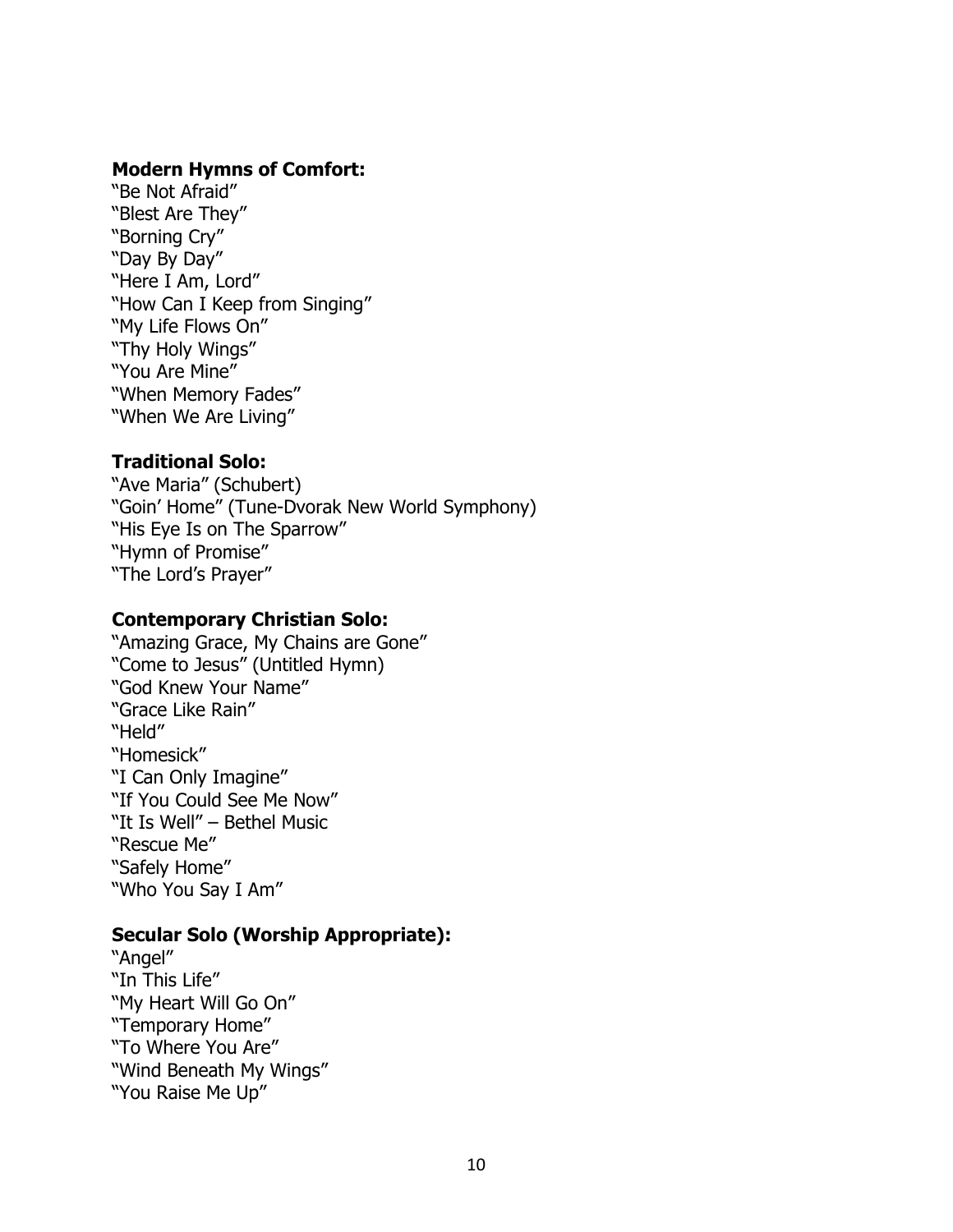#### **SUGGESTED BIBLE READINGS**

Below is a list of possible Bible Readings to be used at a funeral/memorial service. There are, of course, others not listed. The officiating pastor will assist you. Often times, after meeting with family, the officiating pastor will suggest a Bible Reading that is helpful in telling a loved one's story alongside God's story.

If you do not have access to a Bible, you can ask the officiating pastor to provide one or go on-line to a site like Biblegateway.com. On this website, you have the opportunity to choose which version of the Bible you want. Otherwise, the officiating pastor will use the CEB – Common English Bible.

#### **Old Testament**

Joshua 1:1, 7-9 Isaiah 25:4-9 Ecclesiastes 3:1-8 Isaiah 65:17-21 Job 19:1, 23-27 Isaiah 43:1-3a, 4a Psalm 23 Isaiah 40:28-31 Psalm 42:1-5 Psalm 121 Daniel 12:1-3 Proverbs 31:1-12, 15-18, 20-21, 25-31

#### **New Testament**

| Romans 5:5-11          | I Thessalonians 4:13-18 |
|------------------------|-------------------------|
| Romans 8:14-23         | 2 Timothy 4:6-8         |
| Romans 8:31b-35,37-39  | 2 Timothy 2:8-13        |
| Romans 14:7-9          | I John 3:1-3            |
| Romans 6:3-9           | I John 4:7-16           |
| I Corinthians 15:51-57 | Revelation 14:13        |
| Philippians 3:20-21    | Revelation 21:1-7       |
| Colossians 3:12-17     |                         |
| John 5:24-29           | Luke 1:46-55            |
| John 6:37-40           | Luke 6:20-23            |
| John 6:51-58           | Luke 7:11-17            |
| John 11:21-27          | Luke 23:33, 39-43       |
| John 11:32-45          | Luke 23:44-49           |
| John 12:23-36          | Luke 24:13-16, 28-35    |
| John 14:1-7            | Mark 15:33-39           |
| John 15:9-17           | Mark 15:33-39           |
| John 17:24-26          | Mark 10:13-16           |
| John 20:19-22          | Matthew 5:1-12a         |
| John 19:17-18, 25-30   | Matthew 6:25-34         |
|                        | Matthew 11:28-30        |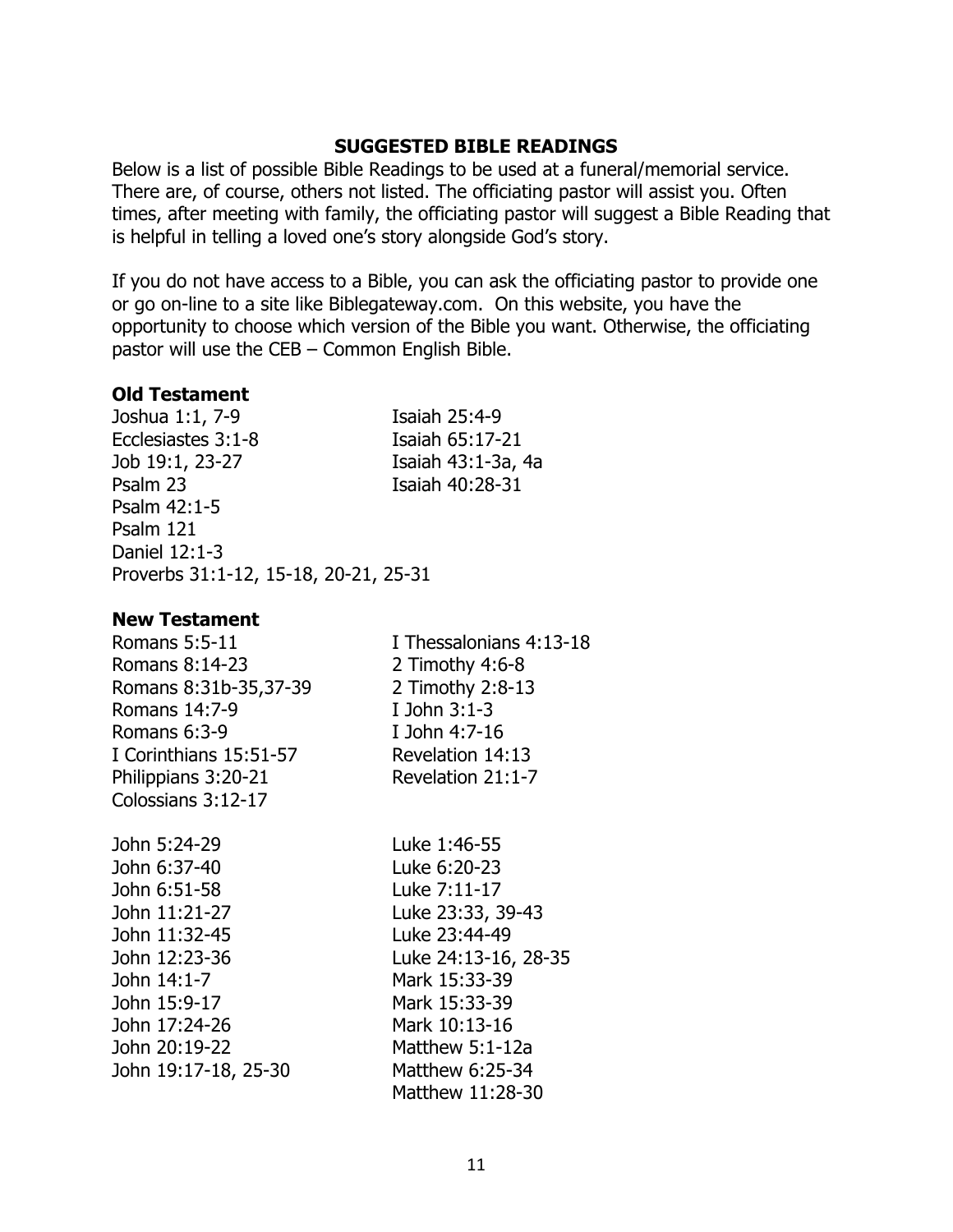## **AFFIRMATION OF FAITH CHOICES**

#### **Traditional Creeds:**

NICENE CREED

We believe in one God, the Father, the Almighty, maker of heaven and earth, of all that is, seen and unseen.

- We believe in one Lord, Jesus Christ, the only Son of God, eternally begotten of the Father, God from God, Light from Light, true God from true God, begotten, not made, of one Being with the Father; through him all things were made. For us and for our salvation he came down from heaven, was incarnate of the Holy Spirit and the virgin Mary and became truly human. For our sake he was crucified under Pontius Pilate; he suffered death and was buried. On the third day he rose again in accordance with the scriptures; he ascended into heaven and is seated at the right hand of the Father. He will come again in glory to judge the living and the dead, and his kingdom will have no end.
- We believe in the Holy Spirit, the Lord, the giver of life, who proceeds from the Father and the Son, who with the Father and the Son is worshiped and glorified, who has spoken through the prophets. We believe in one holy catholic and apostolic church. We acknowledge one baptism for the forgiveness of sins. We look for the resurrection of the dead, and the life of the world to come. Amen.

APOSTLE'S CREED

- I BELIEVE in God, the Father Almighty, Creator of heaven and earth.
- I BELIEVE in Jesus Christ, his only son, our Lord.
- He was conceived by the power of the Holy Spirit and born of the virgin Mary. He suffered under Pontius Pilate, was crucified, died, and was buried. He descended into hell. On the third day he rose again. He ascended into heaven, and is seated at the right hand of the Father. He will come again to judge the living and the dead.

I BELIEVE in the Holy Spirit, the holy Christian Church, the communion of saints, the forgiveness of sins, the resurrection of the body, and the life everlasting. Amen.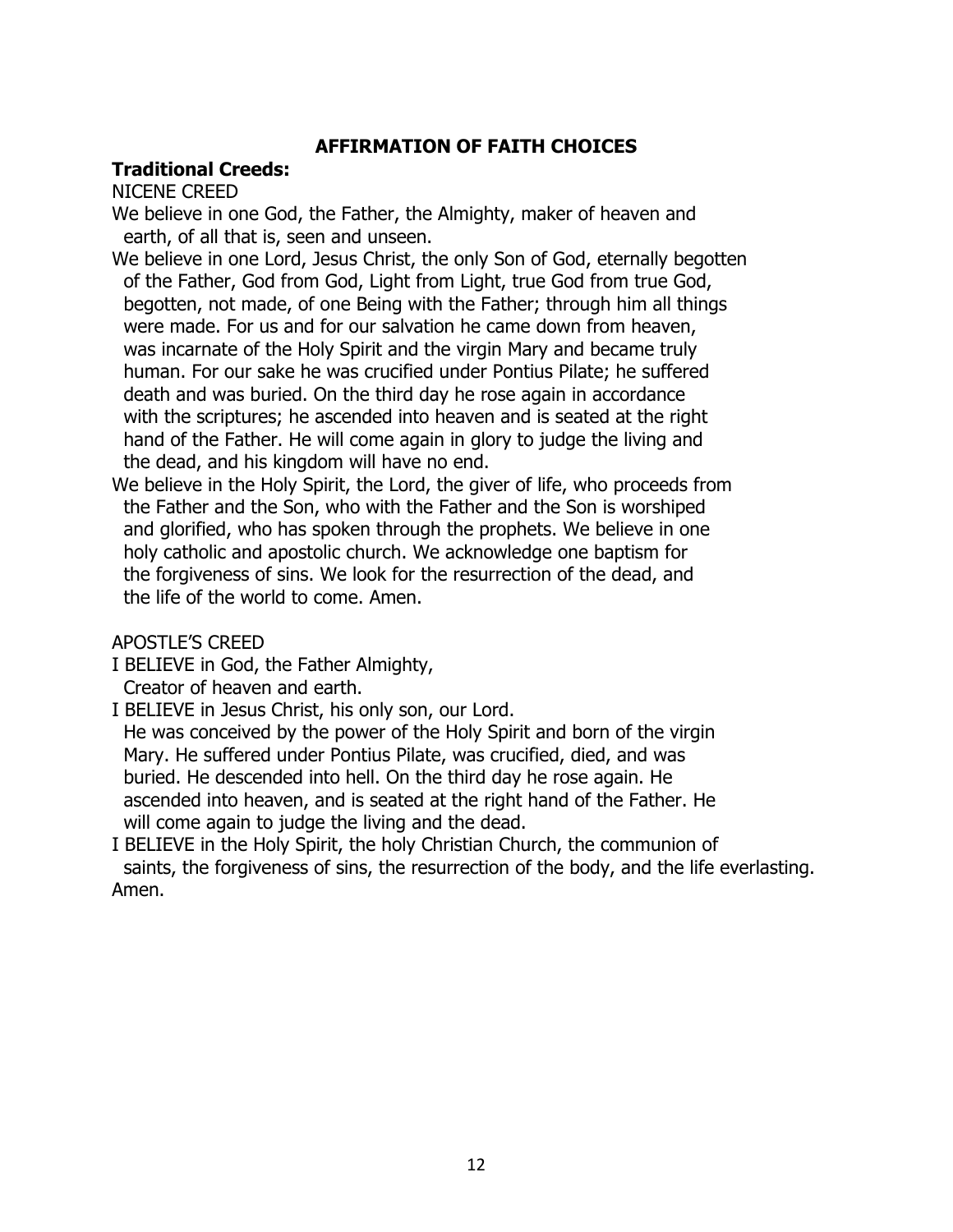## **Contemporary Creeds:**

EXAMPLE ONE We belong to God, Creator of all that is and all that is to come, abundant provider of the gifts in this life and the gifts in our own hearts. It is God alone who gives life, who is generous beyond measure with grace and blessing. We follow Christ, whom God sent to teach and heal, to show us a new way of live, with love and trust and courage, with joy and generosity. In this faith Jesus gave of himself, even his very life. He was crucified and buried; yet God raised him from death, and he lives among us and grants his spirit to us. We live by that Holy Spirit, and entrust ourselves to its guidance and empowerment. As members of the church, the Body of Christ, we devote ourselves to lives of love, rejoicing in the power of forgiveness, the reality of resurrection, and the mystery of eternal life. Amen. EXAMPLE TWO We belong to God, eternal and infinite, Creator of all things and all that is to come. We follow Christ, who comes to us from God,

and reveals God to us.

He heals people and transforms lives,

and calls us to join in his ministry.

He was crucified, died, and was raised again by God,

and reigns over all Creation;

and he bids us to die and rise with him

in the service of the healing of the world.

We are moved by the Holy Spirit,

together with the communion of saints,

as members of the Body of Christ, God's holy universal church.

We are confident in the forgiveness of sin,

the power of resurrection and the reality of eternal life.

In all things it is our desire to follow Christ,

by the grace of the Holy Spirit, for God's glory.

Amen.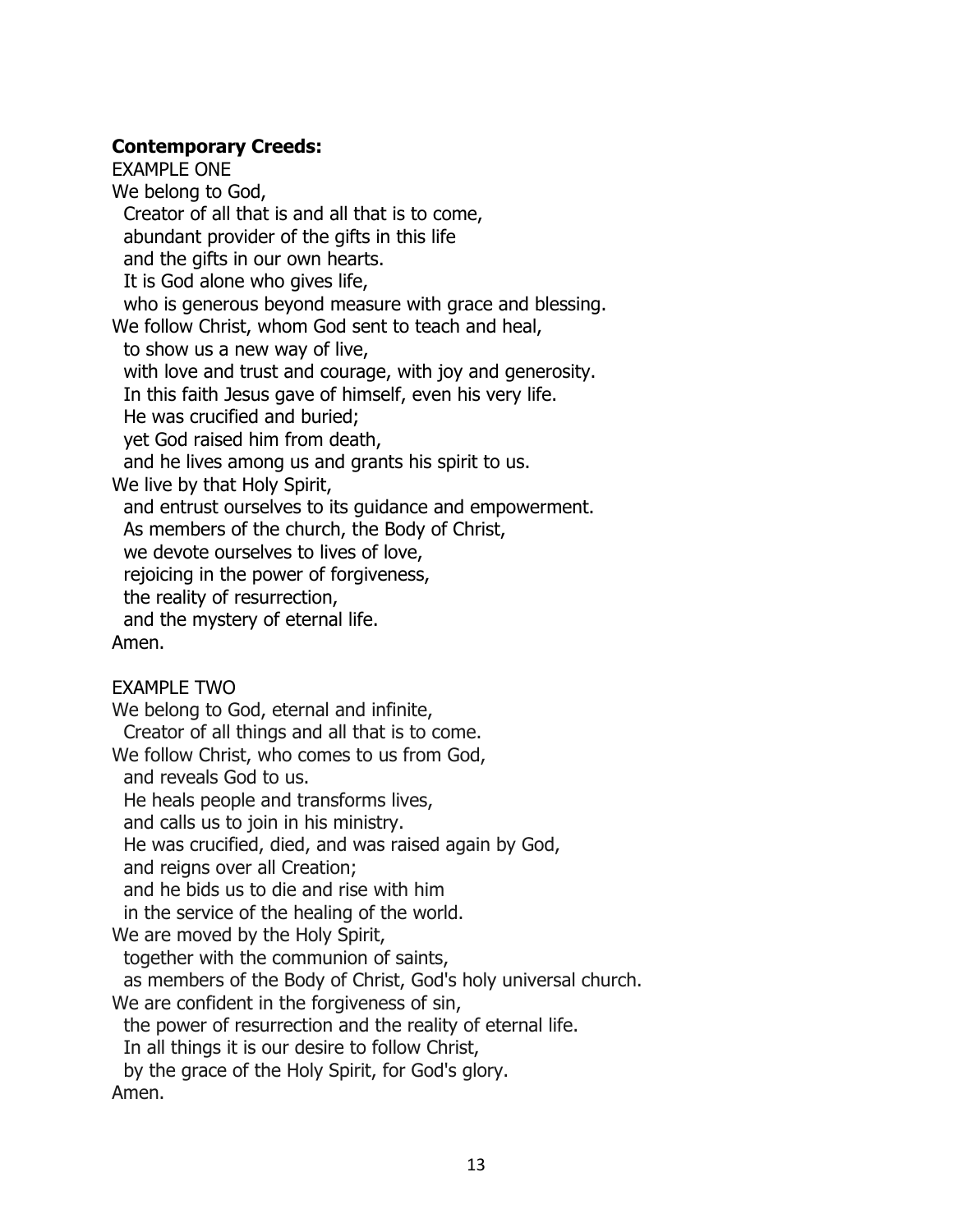EXAMPLE THREE (based on Psalm 23)

You, O God, are our Shepherd.

You provide everything we need.

You let us rest in green meadows and lead us beside quiet streams.

You renew our strength and guide us in ways that bring honor to Your name.

Even when we walk through difficult valleys, we will not fear,

for you never are far away— protecting and comforting,

guarding and guiding every step we take.

You prepare a feast for us in the presence of our enemies.

You welcome us as friends and lavish your blessings on us.

We know that your goodness and unfailing love

will continue to pursue us all the days of our lives,

and that after our lives here are over,

we will spend eternity in your presence.

Amen.

Good Shepherd Lutheran Church uses contemporary creeds during its Blended Worship service. The Affirmation of Faith is changed seasonally during worship. Please indicate if you have heard a Contemporary Creed during worship that you would like to use instead of one of the three examples suggested.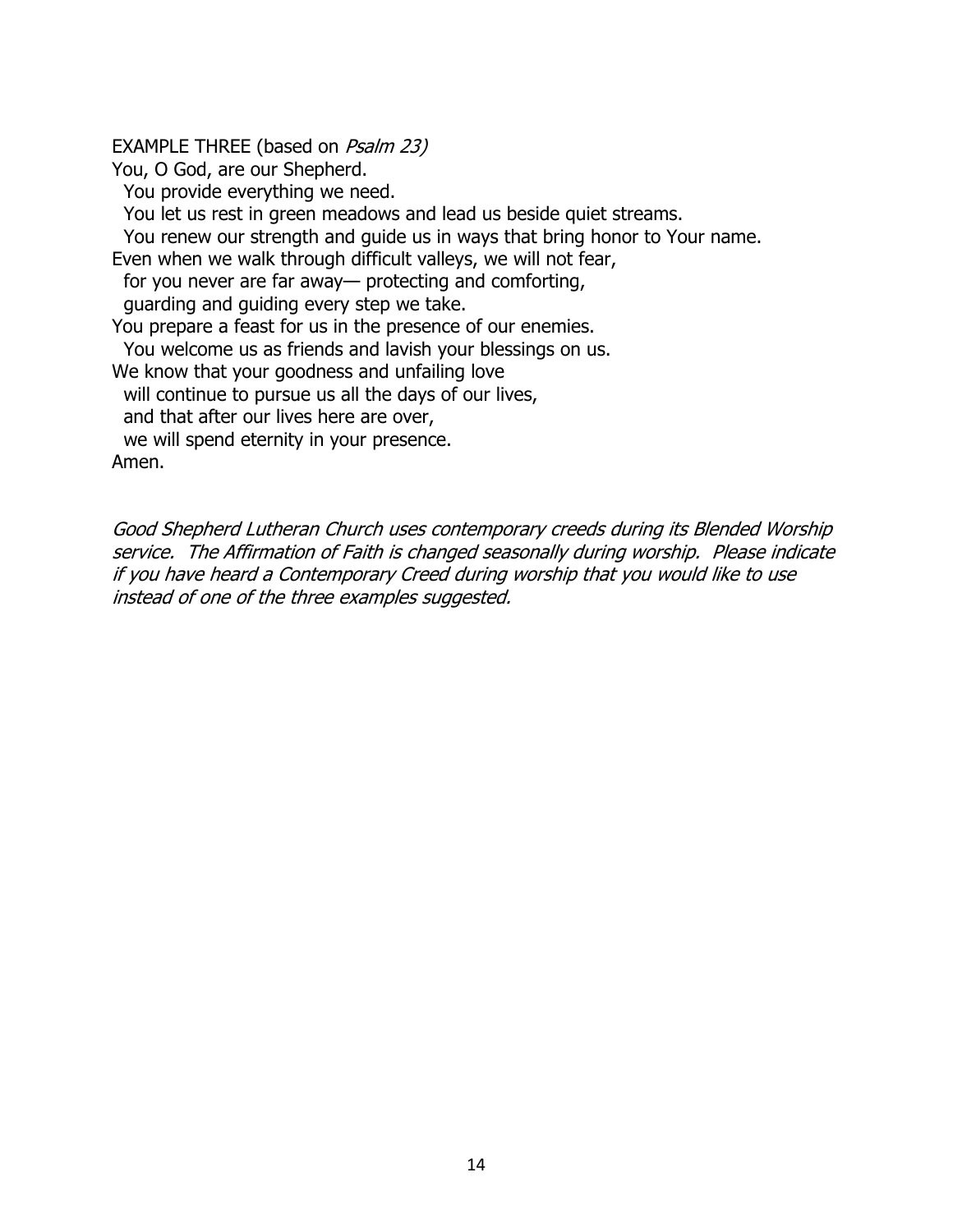## **RECEPTIONS**

Food:

An important part of the grieving process is to eat together and to have time for family and friends to tell stories about their loved one in a relaxed setting, which is why we invite you to have a reception following the worship service, before the graveside committal service, if one is scheduled.

Our Funeral Reception Coordinator meets with each family prior to the service to assist in deciding what style of reception is appropriate for your family – a prepared meal, a catered meal or serving only desserts. In addition, the Funeral Reception Coordinator will discuss the cost. Therefore, the family will be asked for an approximate number of guests to be served. The pastoral staff can help with this discernment. We do not serve potluck-style receptions due to health codes indicated in our facility usage policy. Our volunteer kitchen staff must be on-site if anything is served from the kitchen, which makes the reception worry free for the family.

# **SYMBOLS, PICTURES, SLIDESHOWS**

We encourage you to consider what symbols or memorabilia you want to display that reminds you and others about your loved one. For example: Did your dad love fishing? Display his fishing rod or hat. Did your mom love baking? Display her apron.

We suggest you provide on the display table, an 8x10 framed photo of your loved one, which will be moved to the sanctuary for worship. We have easels for you to display photo boards of your loved one with family and friends. You can choose to create a slideshow to be viewed in the Commons during the visitation and reception.

Do not hesitate to ask the officiating pastor for ideas in sharing your loved one's story.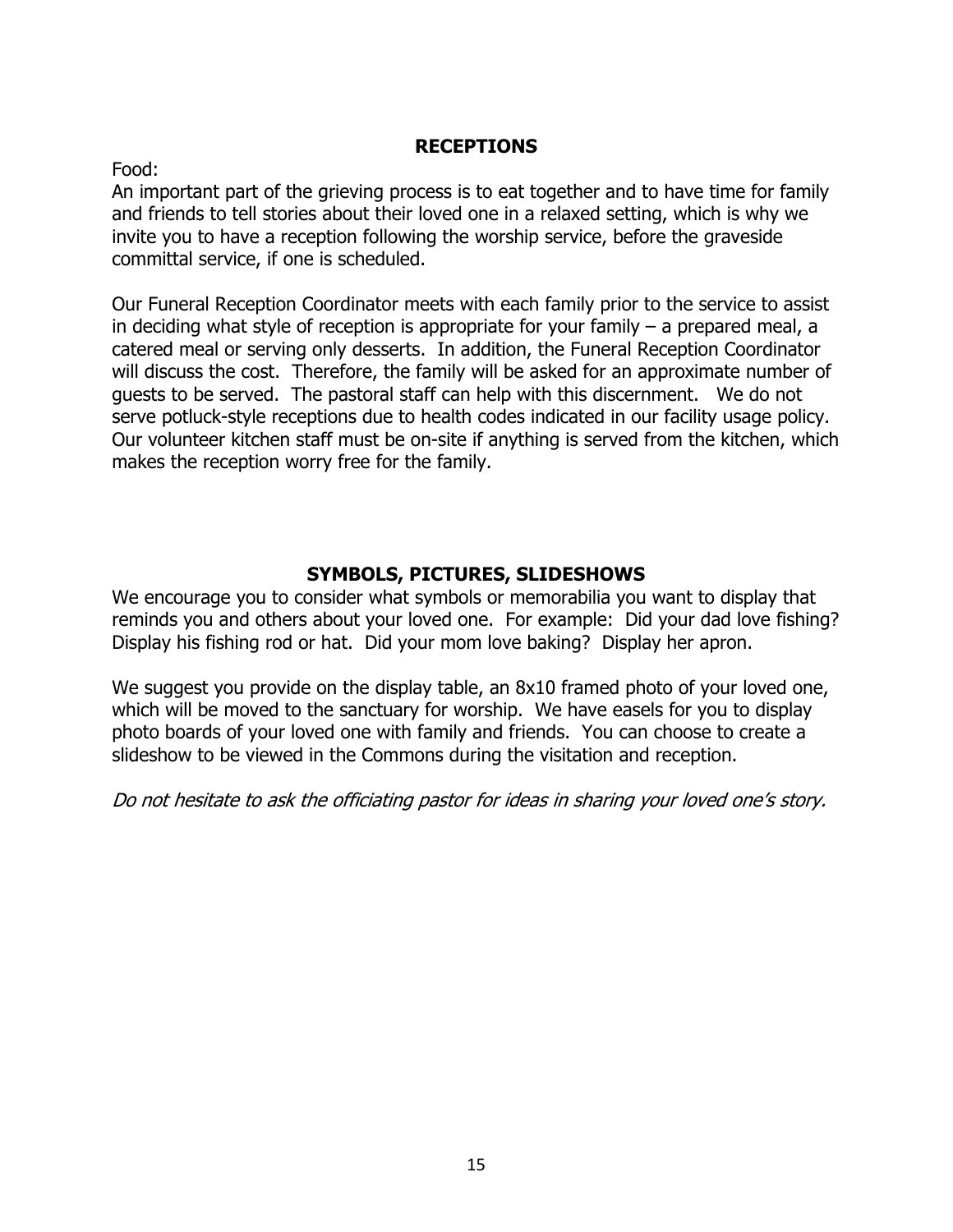## **ADDITIONAL INFORMATION**

The following is helpful optional information for you to consider in advance.

#### Memorials:

There are many giving options a family member may wish to consider. These decisions become more difficult near or during the time of death; pre-planning may ease this burden.

Many times, when a loved one dies, surviving family and friends may wish to give a monetary gift in lieu of flowers. These memorial gifts are made in memory of the person who has died. They usually show appreciation to people or organizations that are near and dear to the deceased person and/or their family. A notation similar to the following would be listed in the obituary: "In lieu of flowers, the family prefers memorials be made to Good Shepherd Lutheran Church."

Please consider remembering Good Shepherd Lutheran Church as a recipient of funeral memorials, but also in your estate planning. Church members can name Good Shepherd Lutheran Church as a recipient of a portion of life insurance or a beneficiary of retirement assets. We encourage you to speak to your retirement plan administrator, attorney or tax advisor to discuss giving options.

Advanced Health Care Directive:

Advanced Health Care Planning is a process which helps you think about, talk about, and write down your choices for future health care decisions. While it's not an easy topic to consider, it is important for every adult to have a Health Care Directive – a written plan for loved ones and health care providers to follow – so that your wishes are known if a time comes when you cannot speak for yourself. A Health Care Directive form should be filled out after time is spent thinking and talking with loved ones about your values and goals related to future health care needs. Your directive should be detailed enough to allow people reading it to feel confident they can make decisions that would align with what you would say, if you were able to be a part of the conversation. This document is your voice  $-$  so that in a situation where you are not able to communicate, you can still have a say in the decisions being made. We strongly encourage you to talk with those who are closest to you about what you want done so they will not have to guess, which is quite difficult. It has been said, we can't do what you want if we don't know what that is.

Honoring Choices Minnesota (honoringchoices.org) is a great website to visit which will answer questions, provide health care directive forms and help you get started. Honoring Choices is focused on helping every adult Minnesotan understand what Advance Care Planning is, and working with health care providers to make sure they aid all patients, and will honor your choices.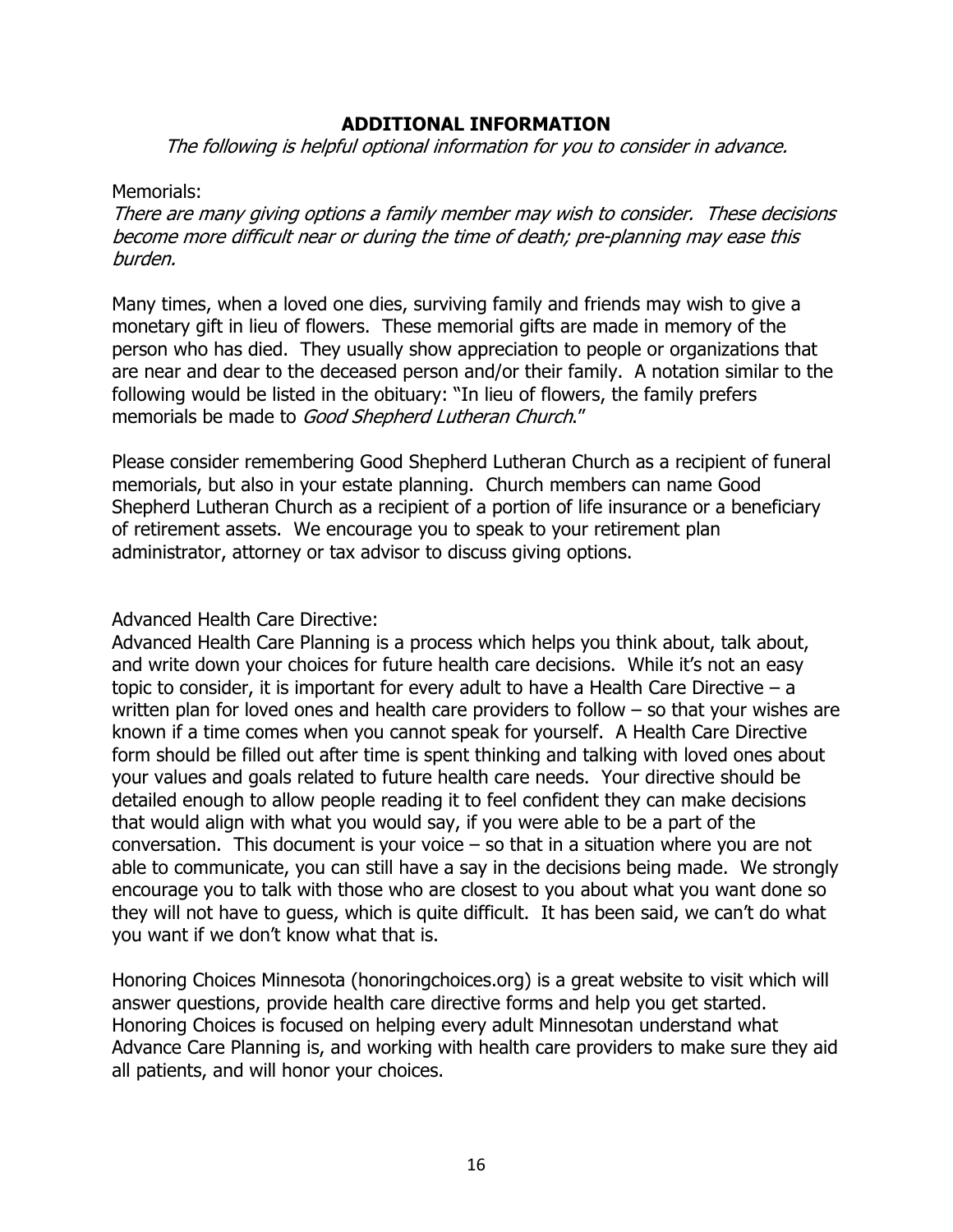| Name of Person for whom the Funeral is planned: ________________________________<br><b>FUNERAL PLANNING WORKSHEET</b><br><b>BIBLE READINGS</b> |                                                                                                       |  |                                     |  |
|------------------------------------------------------------------------------------------------------------------------------------------------|-------------------------------------------------------------------------------------------------------|--|-------------------------------------|--|
|                                                                                                                                                |                                                                                                       |  |                                     |  |
|                                                                                                                                                |                                                                                                       |  | What is this reading saying to you? |  |
|                                                                                                                                                |                                                                                                       |  |                                     |  |
| What is this reading saying to you?                                                                                                            |                                                                                                       |  |                                     |  |
|                                                                                                                                                |                                                                                                       |  |                                     |  |
|                                                                                                                                                |                                                                                                       |  |                                     |  |
|                                                                                                                                                | <b>MUSIC SELECTIONS</b><br>Please indicate if you wish the staff to choose by writing "Staff Choice". |  |                                     |  |
|                                                                                                                                                |                                                                                                       |  |                                     |  |
| Processional Song or Music:                                                                                                                    |                                                                                                       |  |                                     |  |
|                                                                                                                                                | Congregational Song Special Music Instrumental<br>Please circle preference.                           |  |                                     |  |
| Song after Tribute(s) (optional):                                                                                                              |                                                                                                       |  |                                     |  |
|                                                                                                                                                | Congregational Song Special Music Instrumental<br>Please circle preference.                           |  |                                     |  |
| Song after the Message:                                                                                                                        |                                                                                                       |  |                                     |  |
|                                                                                                                                                | Congregational Song Special Music Instrumental<br>Please circle preference.                           |  |                                     |  |
| Song during Holy Communion (optional):                                                                                                         |                                                                                                       |  |                                     |  |
|                                                                                                                                                | Congregational Song Special Music Instrumental<br>Please circle preference.                           |  |                                     |  |
| Recessional Song or Music:                                                                                                                     |                                                                                                       |  |                                     |  |
|                                                                                                                                                | Congregational Song Special Music Instrumental<br>Please circle preference.                           |  |                                     |  |